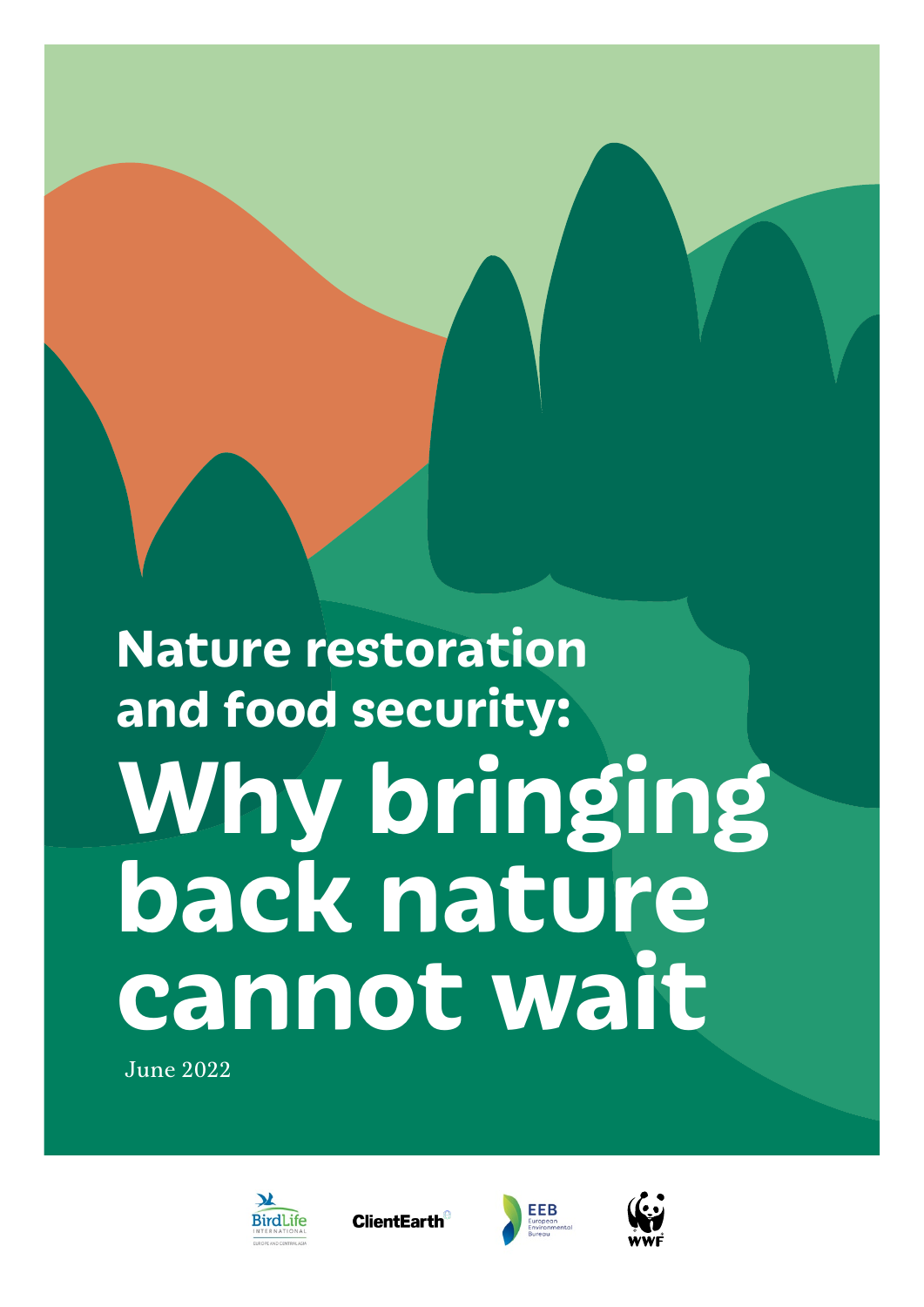# **Nature restoration and food security: Why bringing back nature cannot wait**

### **What does food security mean?**

According to the World Food Summit [definition of 1996,](https://www.fao.org/3/w3613e/w3613e00.htm) *"food security exists when all people, at all times, have physical and economic access to sufficient, safe and nutritious food to meet their dietary needs and food preferences for an active and healthy life"*. On the basis of this definition, the UN Food and Agriculture Organisation (FAO) spells out four dimensions: **food availability, food access, utilisation and stability**.

As the Institute for European Environmental Policy (IEEP) [puts it](https://ieep.eu/uploads/articles/attachments/548d9fc9-3f2e-4fa6-9dbe-a51176b5128c/Policy%20brief_Environmental%20degradation.%20Impacts%20on%20agricultural%20production_IEEP%20(2022).pdf?v=63816541685): "*Just the availability (or increased production) of food is therefore not sufficient to ensure fo od security. In fa ct, th ere is consensus that the real challenge relates to food distribution and inequity in access because of poverty, rather than a shortage of production. Focusing on increasing food production is therefore unlikely to solve the problem of food insecurity*".

#### **Does the EU face food shortages because of the war in Ukraine?**

**No, the EU does not face food shortages or a food availability problem**, as is also recognised in the European Commission's own [food security communication](https://ec.europa.eu/commission/presscorner/detail/en/ip_22_1963).

In economic terms, the EU is a net exporter of agri-food products to [Russia](https://www.europarl.europa.eu/RegData/etudes/ATAG/2022/729294/EPRS_ATA(2022)729294_EN.pdf) and [Ukraine:](https://www.europarl.europa.eu/RegData/etudes/ATAG/2022/729322/EPRS_ATA(2022)729322_EN.pdf) the EU exports agri-food products worth  $\epsilon$ 9.7 billion while importing agri-food products worth €7.6 billion. While the EU generally exports higher-value products, the main products imported from Russia and Ukraine are lower value commodities, such as residues and waste from the food industries, oil cakes and other feed components, oilseeds, cereals and vegetable oils. Those products are [mostly used for feeding animals,](https://www.iddri.org/en/publications-and-events/blog-post/war-ukraine-and-food-security-what-are-implications-europe) not people: 70% of all oilseeds and 60% of the cereals consumed in the EU go to livestock farms.



**Figure 1: Cereal use in the EU**

To take cereals as an example: In 2020, the EU [produced](https://agridata.ec.europa.eu/extensions/DashboardCereals/CerealsProduction.html) 281 million tonnes of cereal and [used](https://ec.europa.eu/info/sites/default/files/food-farming-fisheries/farming/documents/short-term-outlook-statistical-annex_en.pdf) 258.6 million tonnes. 162.5 million tonnes [were used](https://ec.europa.eu/info/sites/default/files/food-farming-fisheries/farming/documents/short-term-outlook-statistical-annex_en.pdf) for animal feed, 28.7 million tonnes for industrial use and biofuels, and 58.4 million tonnes for human consumption. **With only 20% of the produced cereal being used for human consumption, the vast majority of cereal in the EU [is used](https://www.transportenvironment.org/discover/food-not-fuel-why-biofuels-are-a-risk-to-food-security/) to feed animals or burned.**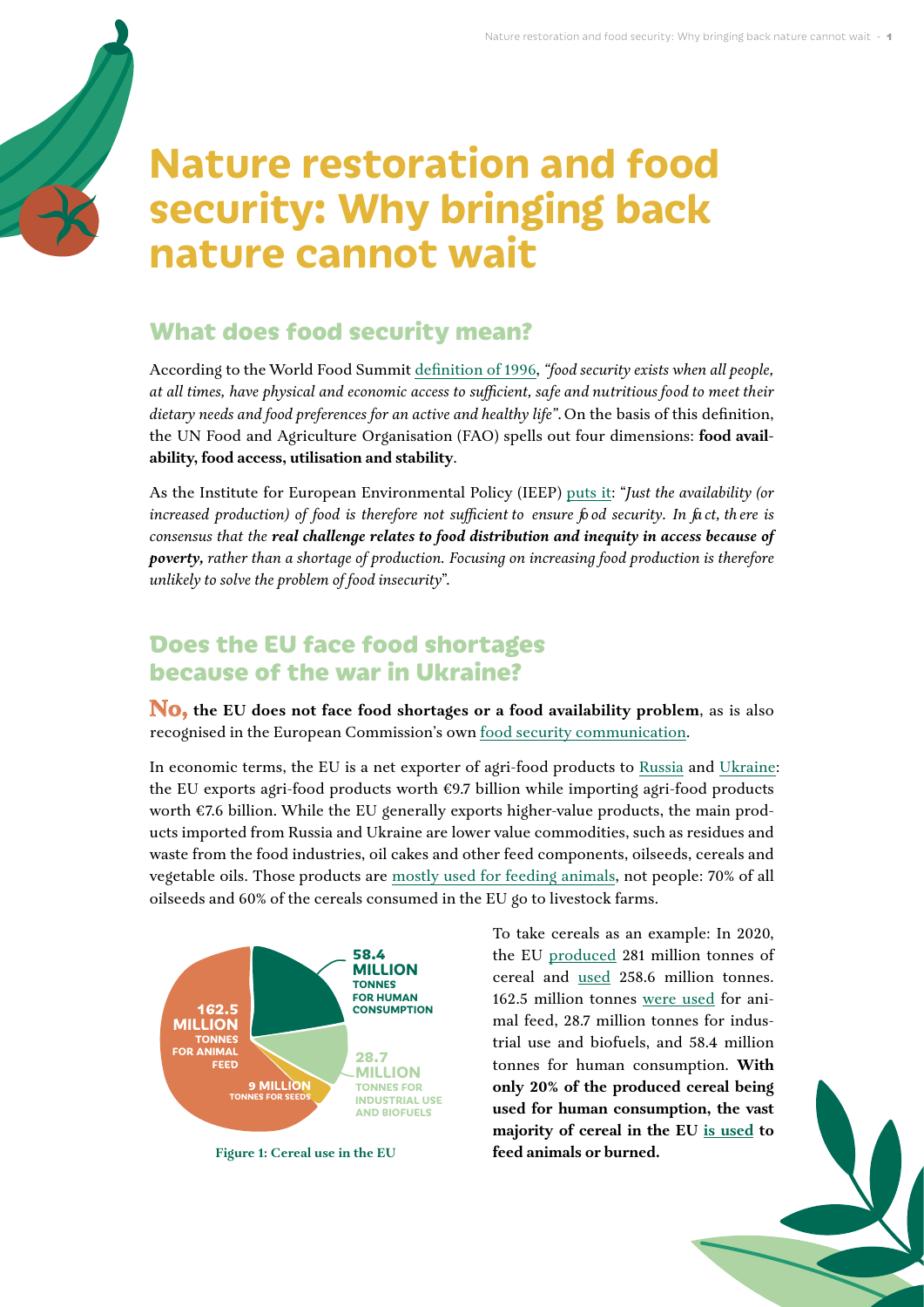# **What about global food security?**

Russia and Ukraine [produce](https://www.ifpri.org/blog/how-will-russias-invasion-ukraine-affect-global-food-security) around 12% of the calories traded in the world. Traded calories are however different to available calories. Taking wheat as an example, while exports from Ukraine and Russia combined may be a large percentage of the *traded* wheat, they are [only a small proportion](https://twitter.com/SarahTaber_bww/status/1507776806090584065) of the *overall available* wheat. The **main issue is therefore making sure that the wheat gets to the people who need it for human consumption, rather than if enough is being produced.** 

On a global scale, the war in Ukraine is leading to complications for the distribution of available food, as supply chains between Ukraine and Russia and the rest of the world are cut off. Besides the Ukrainian war zone, which is [heavily affected](https://ipes-food.org/_img/upload/files/AnotherPerfectStorm.pdf) by food shortages, food availability is also impacting the Middle East and North Africa. The war has also led to **[panic and speculation](https://www.lighthousereports.nl/investigation/the-hunger-profiteers/) on world commodity markets, leading to food price increases**, which will hit poorer nations and households [the most.](https://www.theguardian.com/world/2022/mar/21/egypt-fixes-price-of-unsubsidised-bread-as-ukraine-war-hits-wheat-supply) The UN Food price index jumped [up](https://news.un.org/en/story/2022/04/1115852#:~:text=The%20FAO%20Food%20Price%20Index,of%20commonly%20traded%20food%20commodities.) by almost 13% from February to March to an all-time high. As Oliver de Schutter, UN Special Rapporteur on Extreme Poverty and Human Rights and co-chair of IPES-Food, [put](https://www.lighthousereports.nl/investigation/the-hunger-profiteers/)  [it:](https://www.lighthousereports.nl/investigation/the-hunger-profiteers/) *"Speculative activity by powerful institutional investors who are generally unconcerned with agricultural market fundamentals are indeed betting on hunger, and exacerbating it".*

However, **the problem is not that we don't have enough food or space to grow food, but what the food grown**  is used for. Only 55% of the calories [produced globally](https://iopscience.iop.org/article/10.1088/1748-9326/8/3/034015) through crops is directly consumed by humans; 36% is used for animal feed; and crops used for industrial use make up 9%. Production of animal-based foods [accounts for more](https://zenodo.org/record/6378854#.YkRVqHpBw2z) than three-quarters of global agricultural land use. Directly feeding humans with those crops and growing crops for human consumption instead of feeding animals to in turn feed humans (or even burning crops for energy) would be a much more efficient use of the land and crops.



**Food loss and waste are another major factor**. Globally, up to 40% of total food produced [is](https://wwfeu.awsassets.panda.org/downloads/europe_eats_the_world_report_ws.pdf#page=9)  [lost or wasted](https://wwfeu.awsassets.panda.org/downloads/europe_eats_the_world_report_ws.pdf#page=9). In the EU, around 88 million tonnes of food are wasted annually, the cost of which [is estimated](https://ec.europa.eu/food/safety/food-waste_en) to be  $\epsilon$ 143 billion. According to the calculations of a group of scientists, [whose letter](https://zenodo.org/record/6389348#.YkRV_HpBw2w) on food system transformation has received over 650 individual signatures, "*the amount of wheat wasted in the EU is approximately half the amount of Ukraine's wheat exports and a quarter of other grain exports".*

In a 'business as usual' scenario, we [would need](https://online.ucpress.edu/elementa/article/doi/10.1525/elementa.310/112838/Current-global-food-production-is-sufficient-to) a 119% increase in edible crops by 2050 to meet current demands. The same study however found that we are currently producing enough to provide food for the projected global population of 2050 (9.7 billion) with dietary changes, especially by reducing the consumption of meat and dairy to healthy and sustainable levels.

This means that at a global scale, **we do not have a food availability problem, but a food utilisation and access problem**. In other words, there is an **extreme injustice of how land is used, and how food is distributed**.

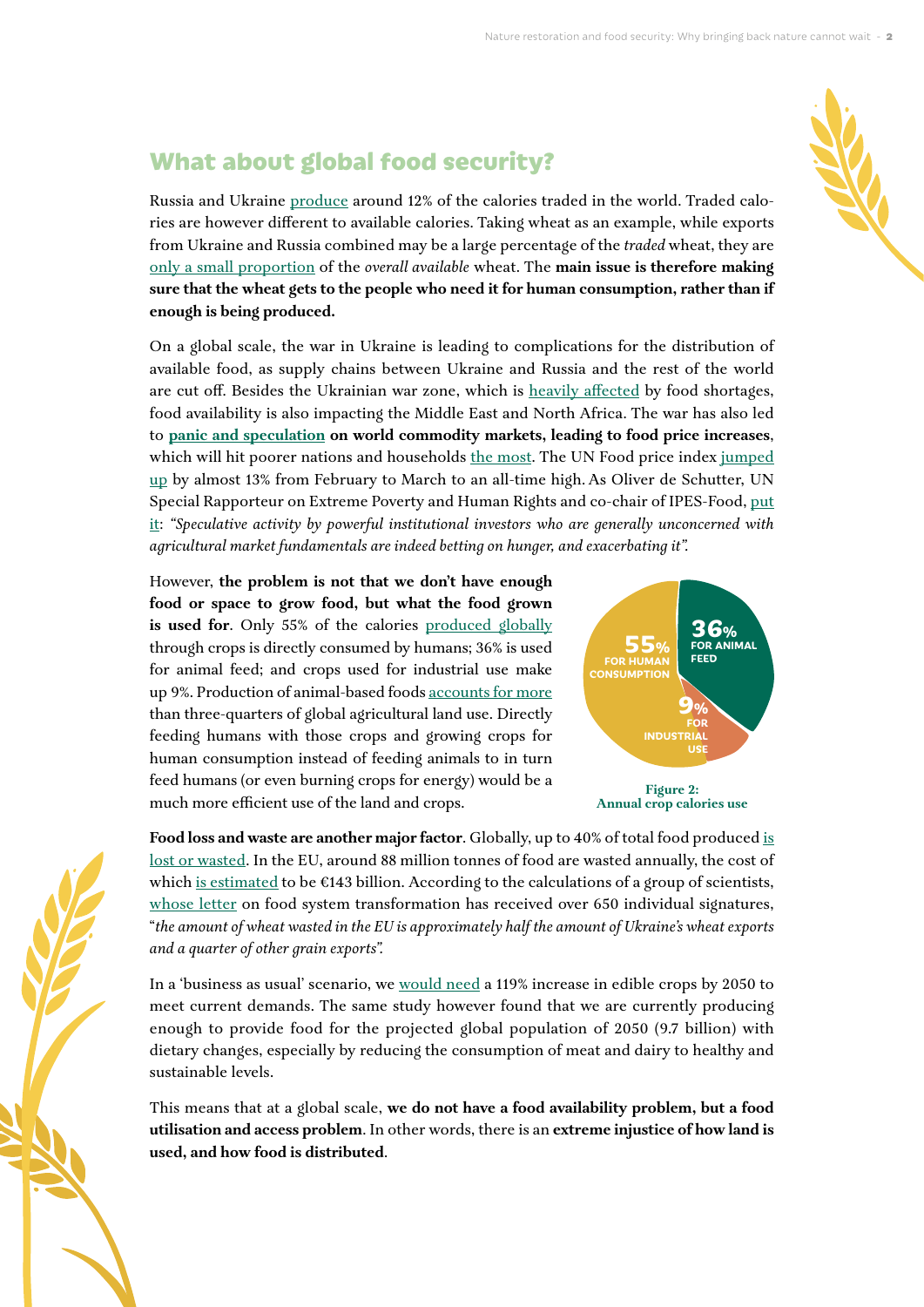



#### **What is needed to support poor households and countries?**

While there is no food availability problem, poor households are affected by the price increases. Therefore, **social support measures are needed to protect consumers against food poverty**. Consumer support organisations have, for example, [demanded food vouchers](https://www.beuc.eu/publications/beuc-x-2022-030_plenary_vote_on_a_motion_for_a_resolution_on_food_security_in_light_of_the_russian_invasion_of_ukraine.pdf) for vulnerable households or 0% VAT on vegetables, fruit and pulses. For long-term food accessibility, a transition to a socially and environmentally sustainable agri-food system that supports healthy and sustainable diets is urgently needed.

To support vulnerable countries and communities at a global level, Oxfam [says](https://www.oxfam.org/en/research/first-crisis-then-catastrophe), **rich countries must provide emergency aid to low-income countries that is additional to existing aid budgets**. Further, Oxfam recommends **government measures to control food and energy prices to protect the poorest** from inflation impacts, the cancellation of debt, and the taxation of wealth.

On top of that, the **diversion of production from fuel and feed to food for human consumption** and an increase in support for the development of sustainable, self-sufficient food systems that support local production and healthy, sustainable and nutritious diets is needed.

# **Do biodiversity loss and the climate crisis threaten food security?**

**Yes, the climate and biodiversity crises are [drastically affecting](https://ieep.eu/uploads/articles/attachments/548d9fc9-3f2e-4fa6-9dbe-a51176b5128c/Policy%20brief_Environmental%20degradation.%20Impacts%20on%20agricultural%20production_IEEP%20(2022).pdf?v=63816541685) food production**. If we keep failing to take serious action to tackle this dual crisis, these risks will increase. Already today, climate-induced droughts, floods and cold spells are impacting food yield, globally and in Europe.

Globally, 26% of the total damage and losses from climate-related disasters [are from within](https://files.wri.org/d8/s3fs-public/2021-06/food-systems-at-risk-transformative-adaptation-for-long-term-food-security.pdf?VersionId=3In9B9i2YJaG3R3OIQLQZBX7zYqENCxq)  [the agricultural sector](https://files.wri.org/d8/s3fs-public/2021-06/food-systems-at-risk-transformative-adaptation-for-long-term-food-security.pdf?VersionId=3In9B9i2YJaG3R3OIQLQZBX7zYqENCxq). In Africa, agricultural productivity growth has reduced by 34% since 1961 [due to](https://report.ipcc.ch/ar6wg2/pdf/IPCC_AR6_WGII_FactSheet_Africa.pdf) the climate crisis, according to the Intergovernmental Panel on Climate Change (IPCC).

The IPCC also warns that, with high confidence, the climate crisis and extreme weather events [will push](https://www.carbonbrief.org/in-depth-qa-the-ipccs-sixth-assessment-on-how-climate-change-impacts-the-world) current food-growing areas 'beyond the safe climate space for production'. It further refers to a study [that estimates](https://agupubs.onlinelibrary.wiley.com/doi/10.1002/2016EF000377) an almost 10% yield reduction in four major crops between 1850 and 2010.

In Europe, impacts on yield depend on the produce and region, but in a 2°C warming scenario, wheat yield [could be halved](https://ieep.eu/uploads/articles/attachments/548d9fc9-3f2e-4fa6-9dbe-a51176b5128c/Policy%20brief_Environmental%20degradation.%20Impacts%20on%20agricultural%20production_IEEP%20(2022).pdf?v=63816541685) in some regions with average estimated reductions of -12% in southern regions. Droughts and heatwaves [have already reduced](https://iopscience.iop.org/article/10.1088/1748-9326/abf004#artAbst) European yields on average by 9% and 7.3% between 1961 and 2018. Land degradation [has reduced](https://ipbes.net/sites/default/files/inline/files/ipbes_global_assessment_report_summary_for_policymakers.pdf) the productivity of 23% of the global land surface, representing an annual loss of up to 577 billion USD. Global crops are also [at risk](https://iopscience.iop.org/article/10.1088/1748-9326/abf004#artAbst) from pollinator loss.

**Food production fundamentally depends upon healthy ecosystems [due to the many eco](https://ipbes.net/sites/default/files/inline/files/ipbes_global_assessment_report_summary_for_policymakers.pdf)[system services](https://ipbes.net/sites/default/files/inline/files/ipbes_global_assessment_report_summary_for_policymakers.pdf) biodiversity provides**, including healthy soils, abundant fish stocks and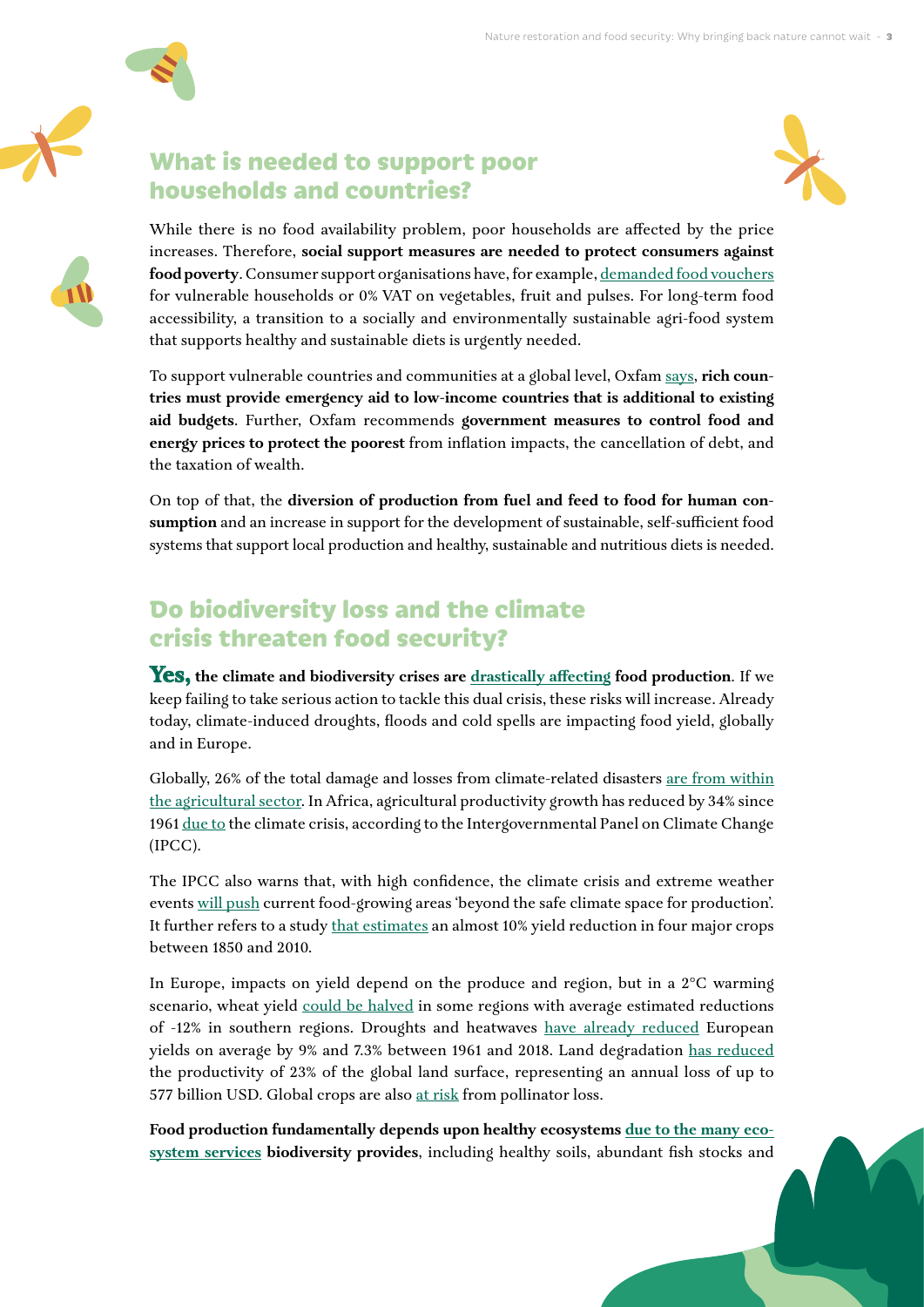pollination. 85% of the main types of global food crops, mostly fruits and vegetable crops, [rely on pollination](https://royalsocietypublishing.org/doi/10.1098/rspb.2006.3721#d1573072e1) for yield and/or quality. At EU level, a Joint Research Centre (JRC) [study](https://www.mdpi.com/2073-445X/2/3/472) found that the absence of insect pollination would mean a 25% to 32% reduction of the total production of crops which are partially dependent on insect pollination for reproduction. Pollinators are in drastic decline; a [German study](https://journals.plos.org/plosone/article?id=10.1371/journal.pone.0185809) found a 75% decline of flying insect populations in protected areas over 27 years between 1989 and 2016.



**Figure 3: Impact of pollinator loss on food production**

**To avoid even worse food security threats**, with potentially disastrous effects on the economy of the EU and the livelihoods of its citizens, **we must properly tackle the drivers of biodiversity loss and the climate crisis** through coordinated legal and political action, not exacerbate them. As one of the industries [most heavily affected](https://ipbes.net/sites/default/files/inline/files/ipbes_global_assessment_report_summary_for_policymakers.pdf#page=15) by the twin biodiversity and climate crises, the agricultural sector should be championing climate- and biodiversitypositive solutions to safeguard its future interests and economic viability.

#### **Are current agricultural practices driving the climate and biodiversity crisis?**

**Yes, food systems [are responsible](https://ecbpi.eu/wp-content/uploads/2021/03/Nature-food-systems-GHG-emissions-march-2021.pdf) for [around a third](https://www.ipcc.ch/site/assets/uploads/2019/08/4.-SPM_Approved_Microsite_FINAL.pdf) of all greenhouse gas emissions.**  According to IPBES , land use change and unsustainable land management are the [main](https://ipbes.net/global-assessment)  [driver](https://ipbes.net/global-assessment) of biodiversity loss. Farmland birds as well as grassland butterflies are [in drastic](https://www.eea.europa.eu/publications/soer-2020/chapter-03_soer2020-introduction-part-2/view)  [decline](https://www.eea.europa.eu/publications/soer-2020/chapter-03_soer2020-introduction-part-2/view) in Europe, with losses of 32% and 39%, respectively (between 1990 – 2016/17).

As the IPCC recently [put it:](https://www.ipcc.ch/report/ar6/wg2/downloads/report/IPCC_AR6_WGII_SummaryForPolicymakers.pdf#page=16) *"while agricultural development contributes to food security, unsustainable agricultural expansion, driven in part by unbalanced diets, increases ecosystem and human vulnerability and leads to competition for land and/or water resources"*.

Food production is at risk due to the climate and biodiversity crises which are in turn fuelled by current industrial agricultural practices and consumption patterns. **To ensure food security, a radical shift to agro-ecological practices and a transition to sustainable diets**, particularly by [drastically cutting](https://www.iddri.org/sites/default/files/PDF/Publications/Catalogue%20Iddri/Etude/201809-ST0918EN-tyfa.pdf#page=45) meat and dairy consumption in the Global North is needed. This, alongside the exclusion of crop-based biofuels [could free up](https://scholar.princeton.edu/sites/default/files/searchinger-james-dumas_europes-land-future_full_report-2022.pdf#page=5) to 30 million hectares of crop land for food and nature restoration purposes.

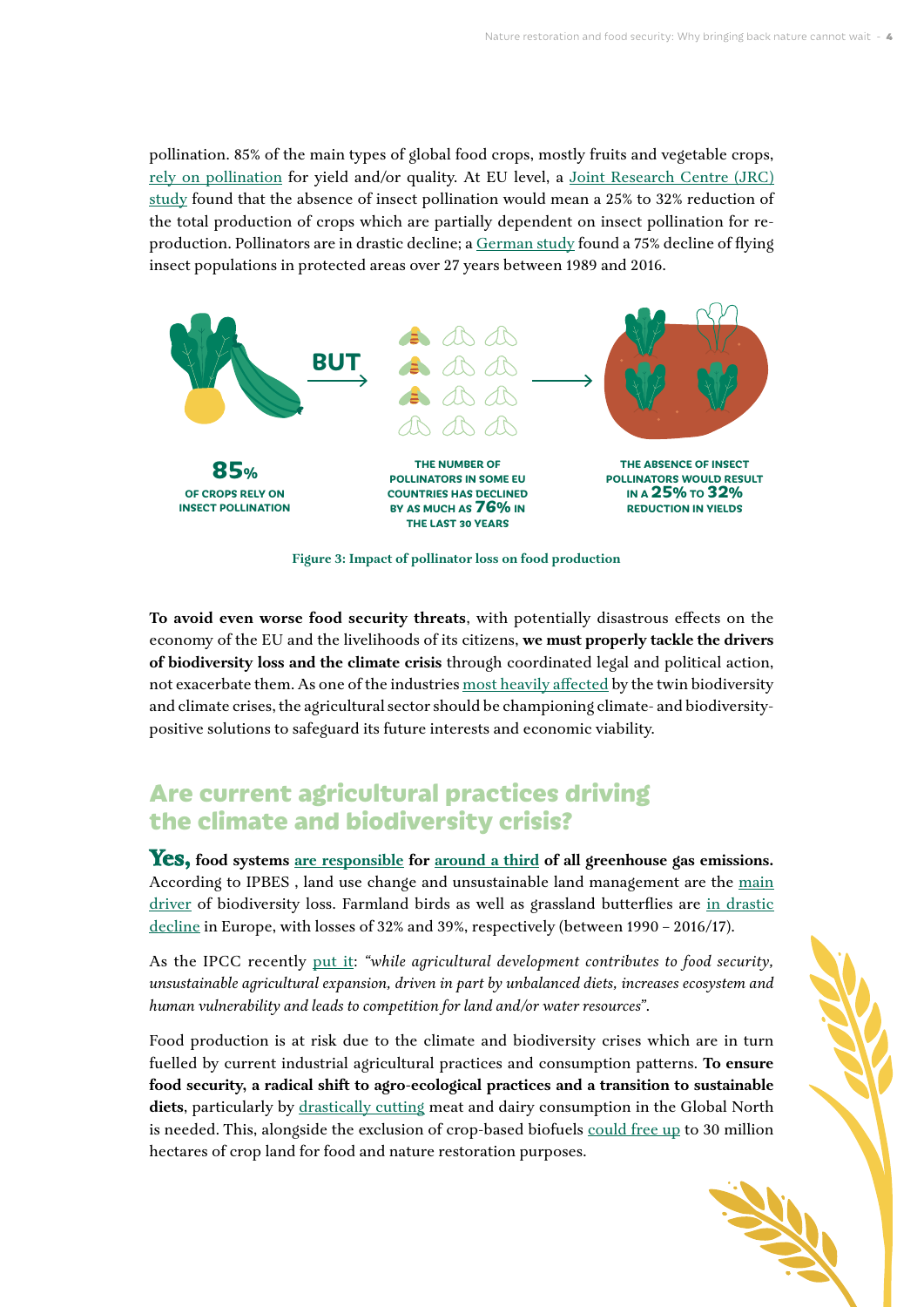#### **Does using additional land to plant crops help to avoid food security threats?**

**No, it does not. Instead, it makes things worse in the long-term, increasing food security threats**, especially as food availability is not actually the problem, as outlined above. Intensive agriculture is one of the [major drivers](https://zenodo.org/record/5517423#.YozPw-hBxD8) of biodiversity loss and also a [key contributor](https://www.ipcc.ch/srccl/chapter/summary-for-policymakers/)

**Farming on land that has been set aside for biodiversity would have minimal food production benefits while exacerbating the climate and biodiversity crisis.**

 $\frac{1}{2}$ 

**CONTROL** 

to the climate crisis. Putting additional land under intensive production, especially land that is currently set aside for biodiversity, further exacerbates the twin biodiversity and climate crises, steering the EU and its Member States further away from fulfilling their international commitments and legal obligations.

On top of the biodiversity and climate implications, **land that has been set aside for biodiversity is often marginal land that is not very productive**, resulting in limited yield. Cultivating this land would therefore not help to address the

alleged "food security threats". It is [estimated](https://slakner.wordpress.com/2022/03/09/ukraine-krieg-und-welternahrung-welche-option-hat-die-internationale-gemeinschaft/) that using fallow land would only contribute 1,8% of arable land in the EU (1.4% without Spain) which would amount to less than 10% of the missing Ukrainian exports of grains. This [would equate](https://slakner.wordpress.com/2022/03/09/ukraine-krieg-und-welternahrung-welche-option-hat-die-internationale-gemeinschaft/) to less than the amount of grain the EU used for 'industrial use' alone (i.e. mostly bioethanol) in 2019. In other words, **biodiversity would be destroyed with limited food production benefits**.

#### **Does setting aside farmland for nature help biodiversity thrive without reducing production?**

**Yes,** studies from across Europe show that **if a minimum of 10-14% of agricultural land were left as non-productive, then birds, and other wildlife, [would recover](https://www.birdlife.org/wp-content/uploads/2021/11/Space4Nature_Reform-the-CAP_brief_2020.pdf#page=4)**. At landscape level, 26-33% of set-aside land [may be required](https://www.birdlife.org/wp-content/uploads/2021/11/Space4Nature_Reform-the-CAP_brief_2020.pdf#page=4) for landscape-level recovery.

While studies suggest that intensification of farming and related loss of natural habitat and species are reducing crop yields, **providing space for nature [can improve](https://www.birdlife.org/wp-content/uploads/2021/11/Space4Nature_Reform-the-CAP_brief_2020.pdf#page=4) yields** while also enhancing ecosystem resilience to climate change.

# **Can nature restoration help to address the climate and biodiversity crises, and enhance food security?**

**Restoring ecosystems [can mitigate](https://ipbes.net/sites/default/files/2021-06/20210609_workshop_report_embargo_3pm_CEST_10_june_0.pdf#page=19) the climate crisis by capturing and storing carbon, bring back biodiversity and help us adapt to the climate crisis**. It can [bring many benefits](https://ipbes.net/sites/default/files/2021-06/20210609_workshop_report_embargo_3pm_CEST_10_june_0.pdf#page=19), such as regulating floods, enhancing water quality or reducing soil erosion.

More specifically, a recent IEEP study found that restoring degraded terrestrial habitats across the EU to full recovery [could capture and store](https://www.wwf.eu/what_we_do/biodiversity/?uNewsID=5880966) as much as 300 million tonnes of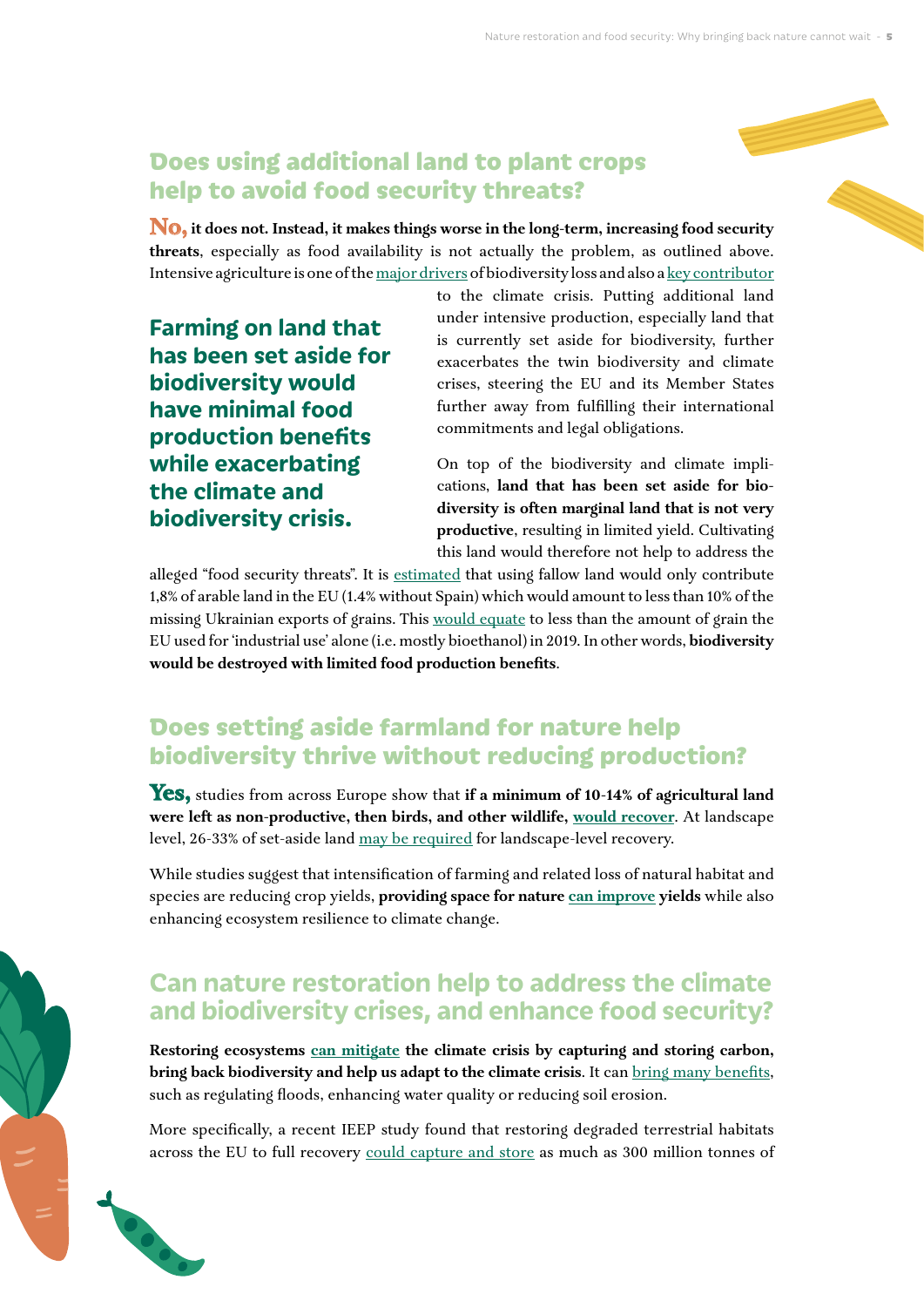carbon dioxide a year. This is in the same order of magnitude as the EU's annual greenhouse gas emissions from agriculture (excluding energy), and equal to the annual emissions of Spain or the current carbon sequestration of the entire EU land use, land-use change and forestry [\(LULUCF](https://ec.europa.eu/clima/eu-action/european-green-deal/delivering-european-green-deal/land-use-forestry-and-agriculture_en)) sector and illustrates the big potential that nature restoration can have for climate mitigation.



**Figure 4: Carbon capture potential of nature restoration**

Another study found that the EU [could reduce](https://greifswaldmoor.de/files/dokumente/Infopapiere_Briefings/202111_Opportunities-for-paludiculture-in-CAP-1.pdf) up to 25% of its agricultural emissions by rewetting 3% of the EU's agricultural land which are currently drained peatlands used for agriculture.

Restoration is not only effective in helping us to address the climate crisis, it is also [efficient](https://ipbes.net/sites/default/files/2021-06/20210609_workshop_report_embargo_3pm_CEST_10_june_0.pdf#page=19)  [and cost-effective](https://ipbes.net/sites/default/files/2021-06/20210609_workshop_report_embargo_3pm_CEST_10_june_0.pdf#page=19) as it is "among the cheapest and rapidly implemented nature-based climate mitigation measures". According to IPBES, **the benefits of restoration [are on](https://zenodo.org/record/3237393#.YozSWOhBxD8)  [average](https://zenodo.org/record/3237393#.YozSWOhBxD8) 10 times higher than the costs** of the measure.

As the climate and biodiversity crises are threats to food security, **nature restoration is therefore crucial for long-term sustainable food systems** as well as for climate mitigation and adaptation more broadly.

#### **What does this mean for the EU Nature Restoration Law?**

Given the potential of ecosystem restoration to tackle the twin biodiversity and climate crises, **the EU Nature Restoration Law is** *the* **opportunity to take serious climate and biodiversity action**. It is also **an opportunity to contribute to long-term food security, to the resilience of our food production and to ecosystem resilience more broadly**. Restoring and preserving nature can bring [many socio-economic benefits](https://wwfeu.awsassets.panda.org/downloads/wwf_factsheet_nature_restoration_soc_economic_web.pdf) on top of bringing down the costs of the twin crises, such as sustainable jobs, recreation opportunities and broader [human health benefits](https://wwfeu.awsassets.panda.org/downloads/wwf_factsheet_nature_restoration_health_web.pdf).

For this to happen, the law must include **area-based restoration targets that lead to real land-use change on at least 15% of the EU land and sea area, as well as river length by 2030**. The law must include enforceable targets at Member State level, ensuring that all Member States contribute fairly to an overarching EU objective. It must further ensure that the bulk of restoration measures are taken by 2030 to avoid further delaying the needed action to tackle biodiversity loss and climate change and to avoid increased future financial burdens. The new law must thus be ambitious, timely and enforceable to be a real game changer for our nature and climate.